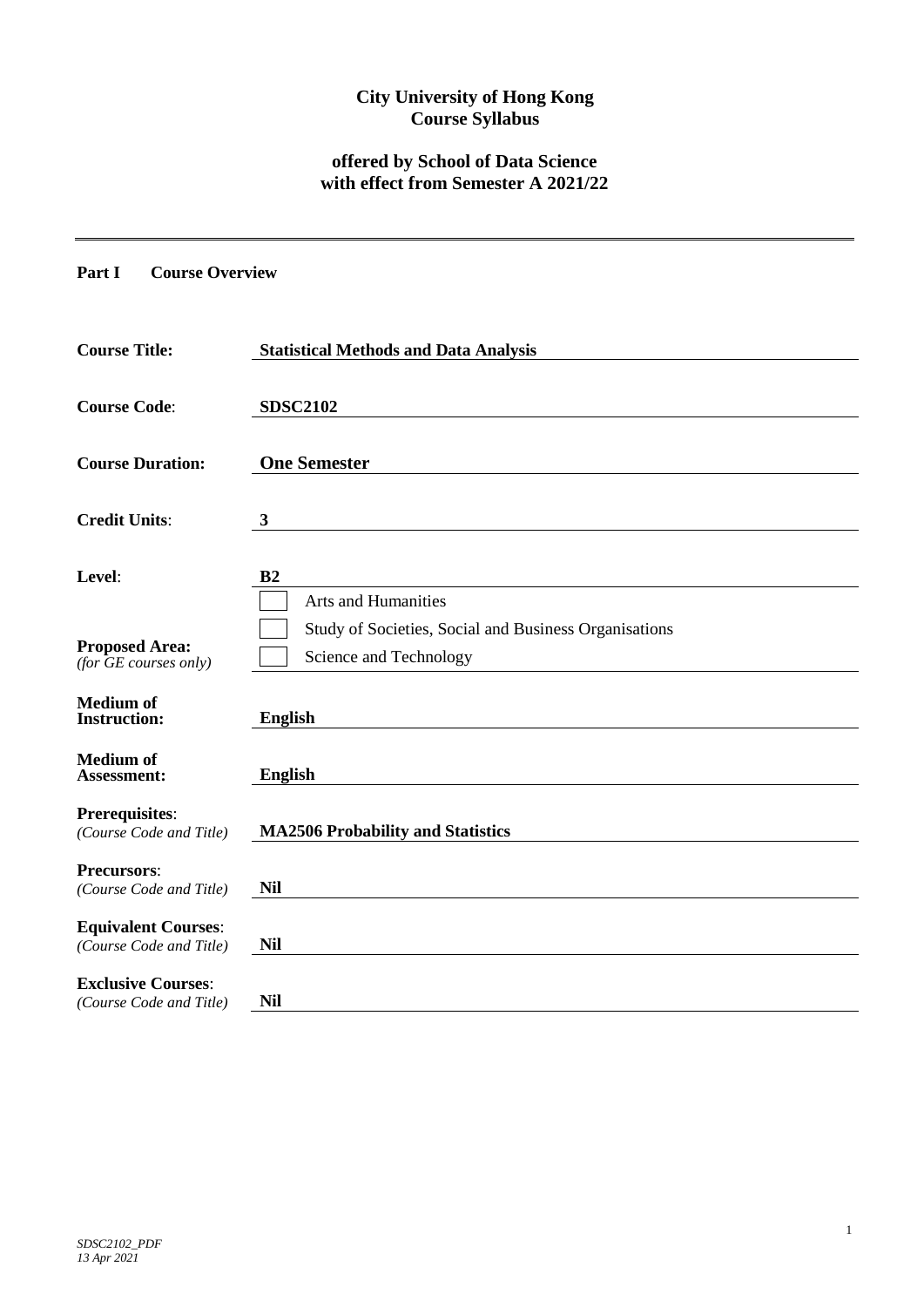## **Part II Course Details**

## **1. Abstract**

*(A 150-word description about the course)*

This course aims to introduce essential statistical methods and analytical tools used to analyze data, gain insights, and make informed decisions. In this course, core topics in probability and statistics are reviewed and expanded through on the study and practice of data analytics. Students will learn how to: describe and visualize data; test our understanding against data; and create statistical models based on domain knowledge. This course will let students gain hands-on experience using different statistical techniques and tools. Upon completion of this course, students should be able to think critically about data and apply standard statistical inference procedures to draw conclusions from such analyses.

### **2. Course Intended Learning Outcomes (CILOs)**

*(CILOs state what the student is expected to be able to do at the end of the course according to a given standard of performance.)*

| No. | $CLOS$ <sup>#</sup>                                                                             |     |            | Discovery-enriched<br>curriculum related<br>learning outcomes<br>(please tick where<br>appropriate) |    |  |
|-----|-------------------------------------------------------------------------------------------------|-----|------------|-----------------------------------------------------------------------------------------------------|----|--|
|     |                                                                                                 |     | A1         | A2                                                                                                  | A3 |  |
| 1.  | Summarize common types of data and distributions                                                | 10% | N          |                                                                                                     |    |  |
| 2.  | Understand the model of linear regression and be familiar<br>with the linear regression methods | 15% | $\sqrt{ }$ | V                                                                                                   |    |  |
| 3.  | Understand the methods of model selection and apply to<br>statistical models                    | 20% | $\sqrt{ }$ | ا^                                                                                                  |    |  |
| 4.  | Understand the generalized linear model                                                         | 15% | اد         |                                                                                                     |    |  |
| 5.  | Familiarize the basic time series models<br>the<br>and<br>applications                          | 20% | $\sqrt{ }$ |                                                                                                     |    |  |
| 6.  | Employ statistical techniques and tools to gain insights<br>from data of real-life cases        | 20% | $\sqrt{ }$ | اد                                                                                                  |    |  |

*\* If weighting is assigned to CILOs, they should add up to 100%.* 100%

*# Please specify the alignment of CILOs to the Gateway Education Programme Intended Learning outcomes (PILOs) in Section A of Annex.* 

*A1: Attitude* 

*Develop an attitude of discovery/innovation/creativity, as demonstrated by students possessing a strong sense of curiosity, asking questions actively, challenging assumptions or engaging in inquiry together with teachers.*

*A2: Ability*

*Develop the ability/skill needed to discover/innovate/create, as demonstrated by students possessing critical thinking skills to assess ideas, acquiring research skills, synthesizing knowledge across disciplines or applying academic knowledge to self-life problems.*

#### A3: *Accomplishments*

*Demonstrate accomplishment of discovery/innovation/creativity through producing /constructing creative works/new artefacts, effective solutions to real-life problems or new processes.*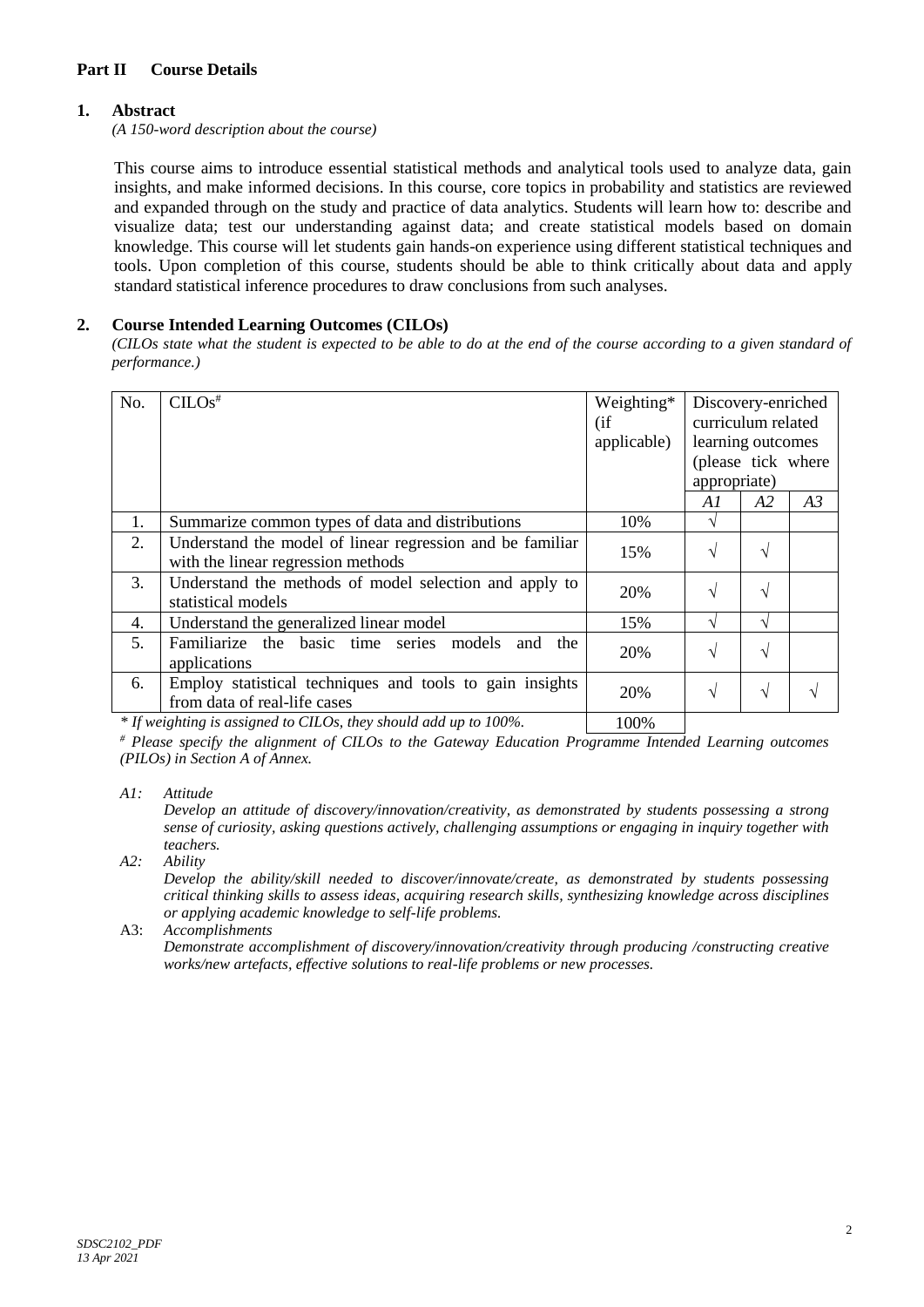# **3. Teaching and Learning Activities (TLAs)**

*(TLAs designed to facilitate students' achievement of the CILOs.)*

| TLA                | <b>Brief Description</b>                                                                      | CILO No. |  |  | Hours/week<br>(if applicable) |   |              |
|--------------------|-----------------------------------------------------------------------------------------------|----------|--|--|-------------------------------|---|--------------|
|                    |                                                                                               |          |  |  |                               | h |              |
| Lecture            | Formal lectures                                                                               |          |  |  |                               |   | 2 hours/week |
| Laboratory<br>work | Apply programming tools to<br>perform statistical analysis and<br>generate analytics results. |          |  |  |                               |   | 1 hour/week  |

### **4. Assessment Tasks/Activities (ATs)**

*(ATs are designed to assess how well the students achieve the CILOs.)*

| <b>Assessment Tasks/Activities</b>     | CILO No. |  |               |  |  |               | Weighting* | Remarks |
|----------------------------------------|----------|--|---------------|--|--|---------------|------------|---------|
|                                        |          |  |               |  |  | $\mathfrak b$ |            |         |
| Continuous Assessment: 40%             |          |  |               |  |  |               |            |         |
| Homework assignments                   |          |  | $\mathcal{N}$ |  |  |               | 30%        |         |
| Lab work                               |          |  | $\Delta$      |  |  |               | 10%        |         |
| Examination: 60% (duration: 2 hours)   |          |  |               |  |  |               |            |         |
| Examination                            |          |  |               |  |  |               | 60%        |         |
| *The weightings should add up to 100%. |          |  | 100%          |  |  |               |            |         |

For a student to pass the course, at least 30% of the maximum mark for the examination should be obtained.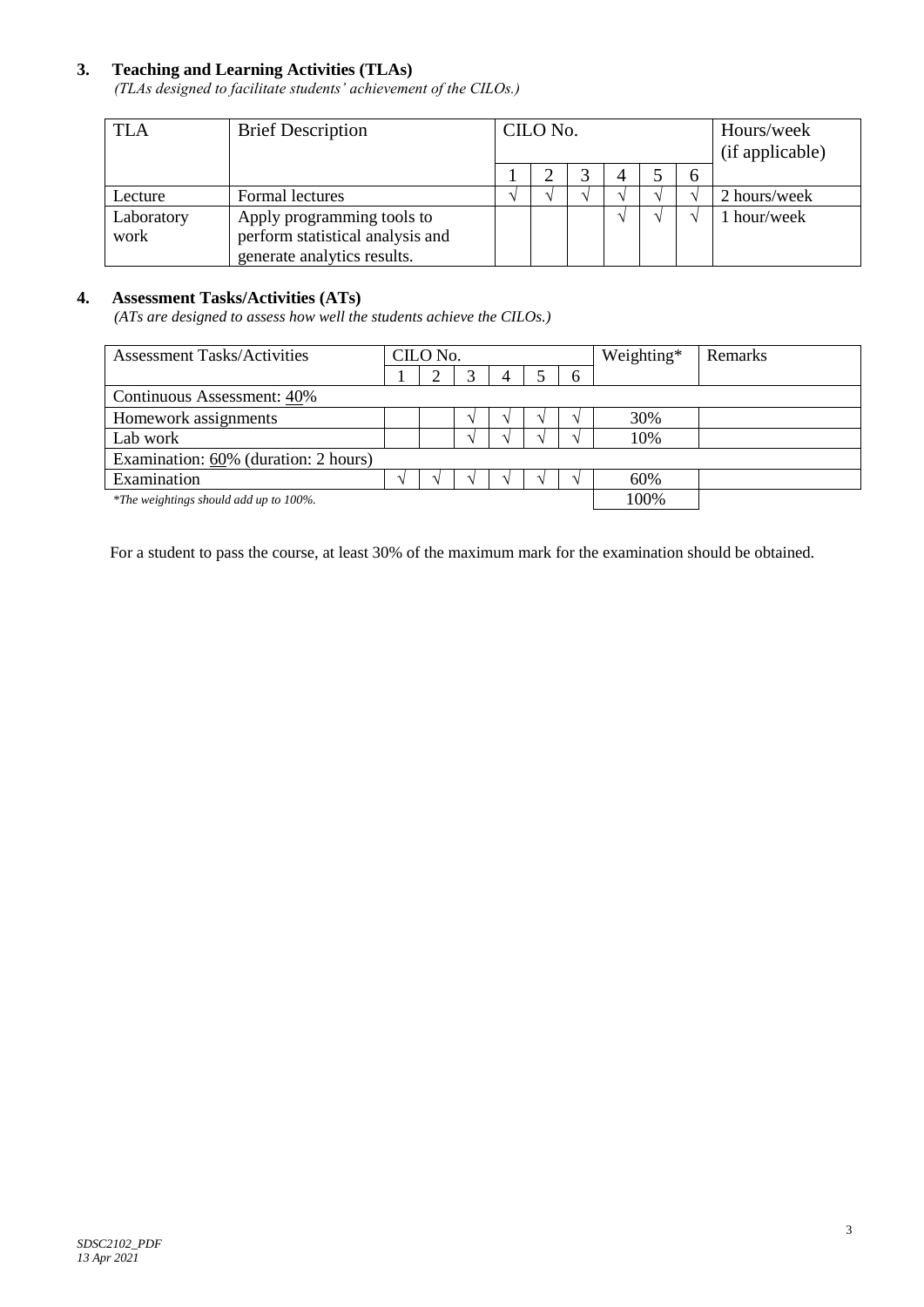# **5. Assessment Rubrics**

*(Grading of student achievements is based on student performance in assessment tasks/activities with the following rubrics.)*

| <b>Assessment Task</b> | Criterion                                                  | Excellent     | Good          | Fair          | Marginal     | Failure  |
|------------------------|------------------------------------------------------------|---------------|---------------|---------------|--------------|----------|
|                        |                                                            | $(A+, A, A-)$ | $(B+, B, B-)$ | $(C+, C, C-)$ | (D)          | (F)      |
| 1. Homework            | Based on submitted written work to evaluate                | High          | Significant   | Moderate      | <b>Basic</b> | Not even |
| assignments            | understanding of subject matter, evidence of knowledge     |               |               |               |              | reaching |
|                        | base, capacity to analyse and synthesize, and evidence of  |               |               |               |              | marginal |
|                        | original and critical thinking.                            |               |               |               |              | levels   |
| 2. Lab work            | Based on submitted lab reports to evaluate understanding   | High          | Significant   | Moderate      | <b>Basic</b> | Not even |
|                        | of subject matter, evidence of knowledge base, capacity to |               |               |               |              | reaching |
|                        | analyse and synthesize, and evidence of original and       |               |               |               |              | marginal |
|                        | critical thinking.                                         |               |               |               |              | levels   |
| 3. Examination         | Based on submitted written work to evaluate                | High          | Significant   | Moderate      | <b>Basic</b> | Not even |
|                        | understanding of subject matter, evidence of knowledge     |               |               |               |              | reaching |
|                        | base, capacity to analyse and synthesize, and evidence of  |               |               |               |              | marginal |
|                        | original and critical thinking.                            |               |               |               |              | levels   |